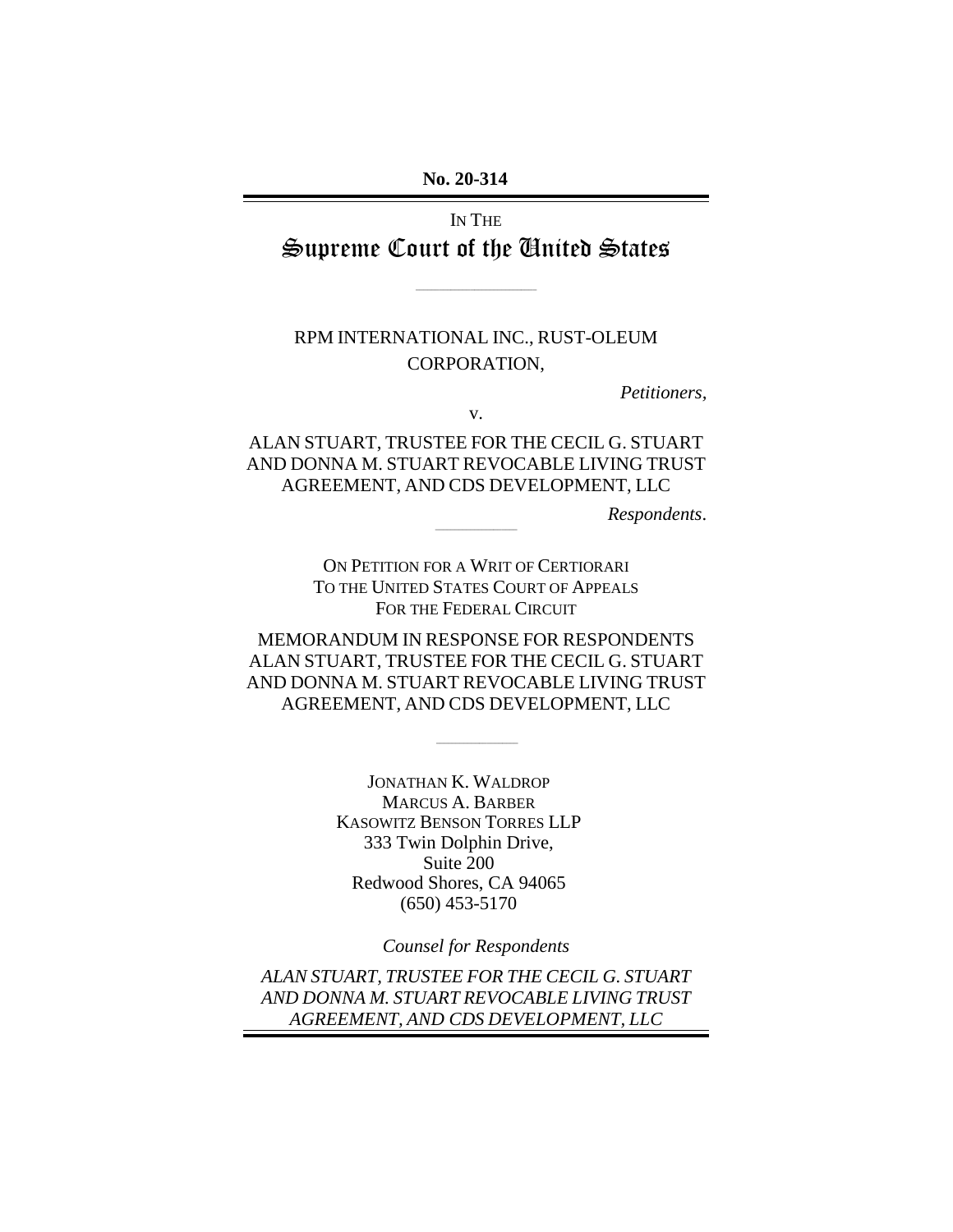#### QUESTIONS PRESENTED **QUESTIONS PRESENTED**

- 1. Whether, for purposes of the Appointments Clause, 1. Whether, for purposes of the Appointments Clause, U.S. Const. Art. II, § 2, cl. 2, administrative patent judges of the U.S. Patent and Trademark Office are principal officers who must be appointed by the President with the Senate's advice and consent, or "inferior officers" whose appointment Congress has "inferior officers" whose appointment Congress has permissibly vested in a department head. U.S. Const. Art. II, § 2, cl. 2, administrative patent judges of the U.S. Patent and Trademark Office are principal officers who must be appointed by the President with the Senate's advice and consent, or
- 2. Whether the Court of Appeals erred by adjudicating an Appointments Clause challenge brought by a litigant that had not presented the challenge to the agency. that had not presented the challenge to the agency. permissibly vested in a department head. 2. Whether the Court of Appeals erred by adjudicating an Appointments Clause challenge brought by a litigant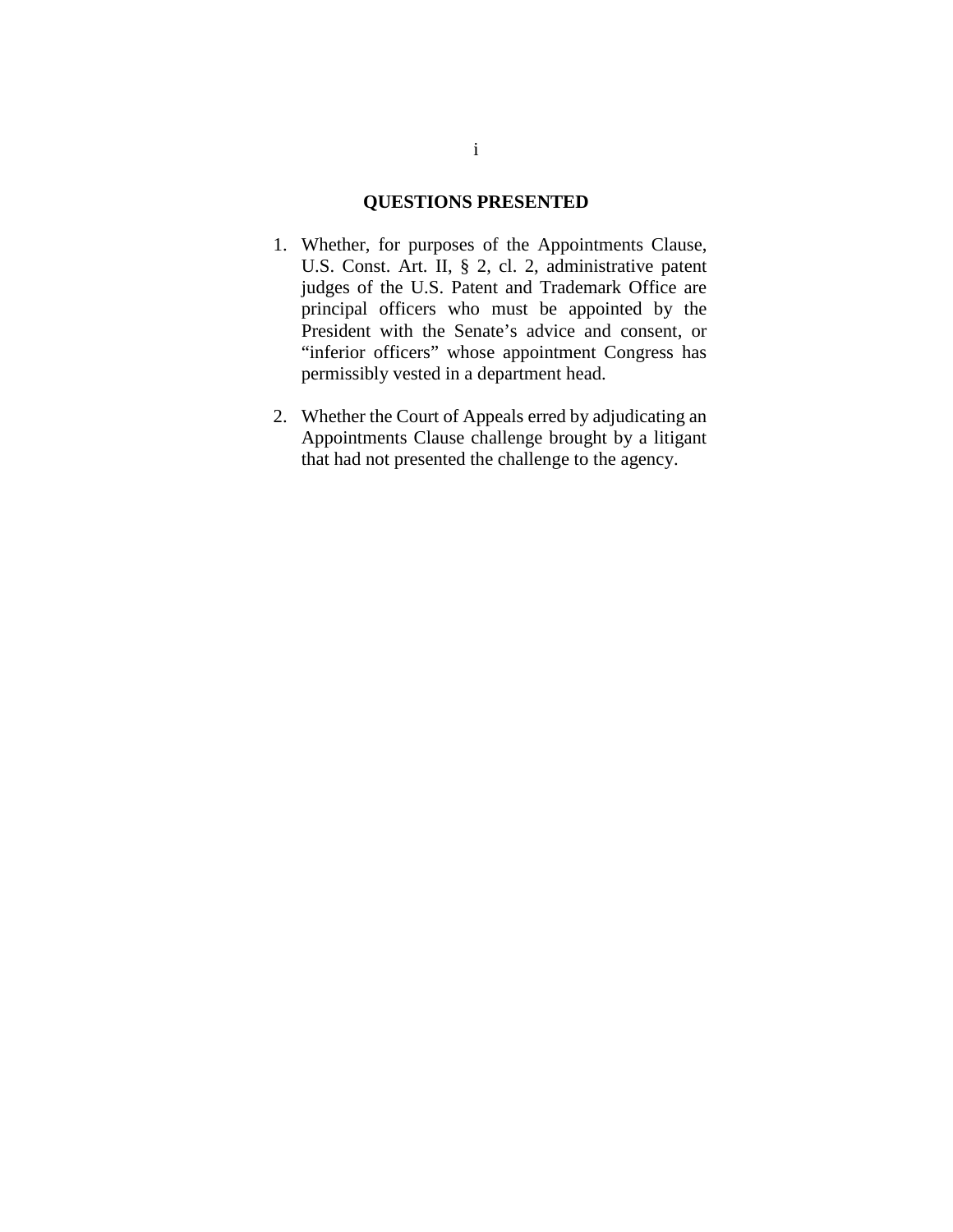#### CORPORATE DISCLOSURE STATEMENT **CORPORATE DISCLOSURE STATEMENT**

Pursuant to this Court's Rule 29.6, respondents Alan Stu- Pursuant to this Court's Rule 29.6, respondents Alan Stuart, Trustee for the Cecil G. Stuart and Donna M. Stuart Rev-art, Trustee for the Cecil G. Stuart and Donna M. Stuart Revocable Living Trust Agreement and CDS Development, LLC (collectively, "Stuart") states that it has no parent corporation ocable Living Trust Agreement and CDS Development, LLC<br>(collectively, "Stuart") states that it has no parent corporation<br>and that no publicly held company owns 10% or more of its stock. stock.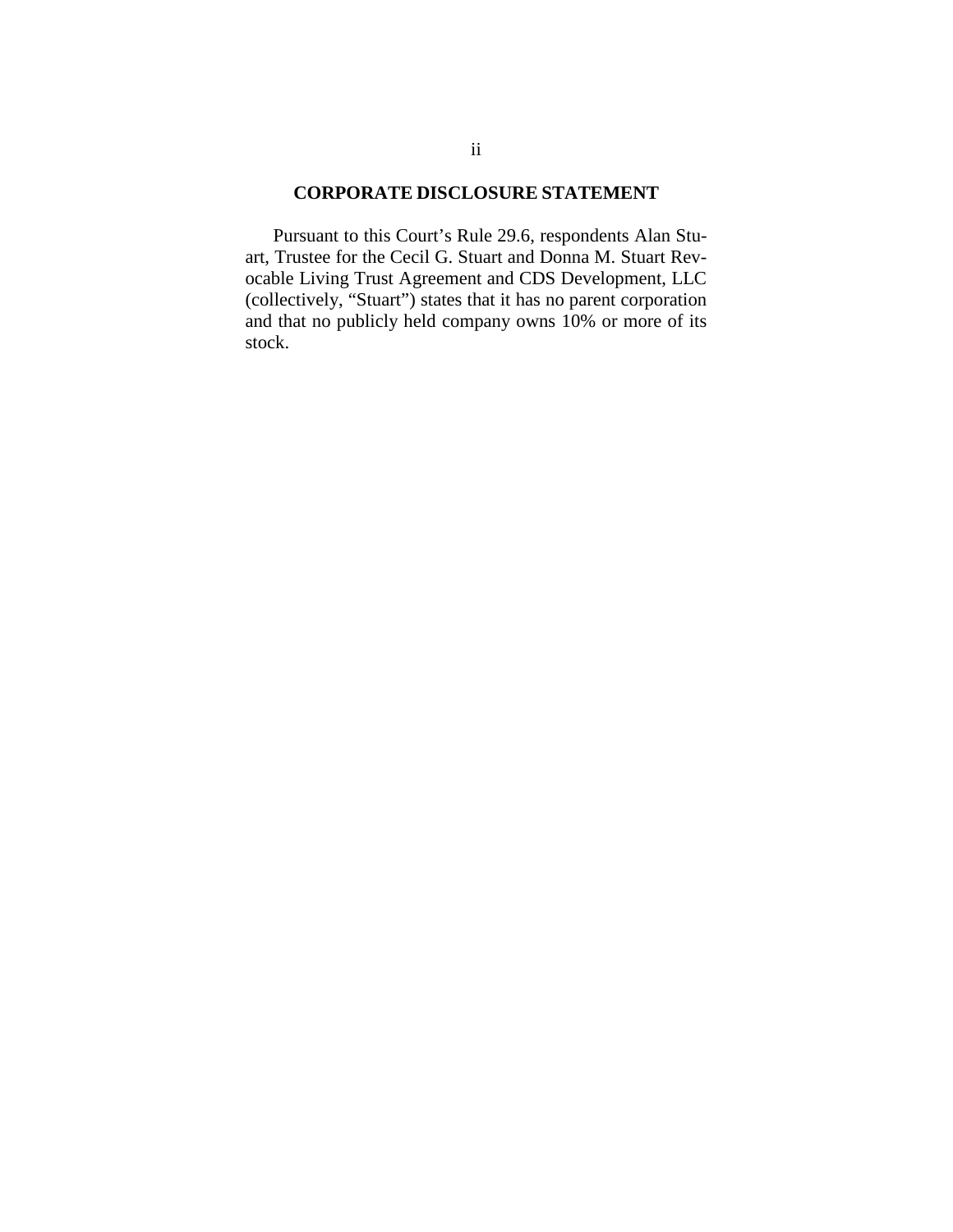#### TABLE OF CONTENTS **TABLE OF CONTENTS**

#### Page(s) **Page(s)**

|                            | ON PETITION FOR A WRIT OF CERTIORARI TO<br>THE UNITED STATES COURT OF APPEALS FOR                                 |  |
|----------------------------|-------------------------------------------------------------------------------------------------------------------|--|
| MEMORANDUM IN RESPONSE FOR |                                                                                                                   |  |
|                            |                                                                                                                   |  |
|                            |                                                                                                                   |  |
| $\mathbf{I}$               | THE FEDERAL CIRCUIT'S<br>APPOINTMENTS CLAUSE RULING IS AN<br><b>IMPORTANT QUESTION THAT</b>                       |  |
| II.                        | STUART TIMELY RAISED ITS<br>APPOINTMENTS CLAUSE CHALLENGE2<br>A. Raising the Challenge in the Patent Office Would |  |
| III.                       | THIS COURT'S DISPOSITION OF THE<br><b>CERTIORARI PETITIONS IN ARTHREX</b><br>MAY AFFECT THE APPROPRIATE           |  |
|                            |                                                                                                                   |  |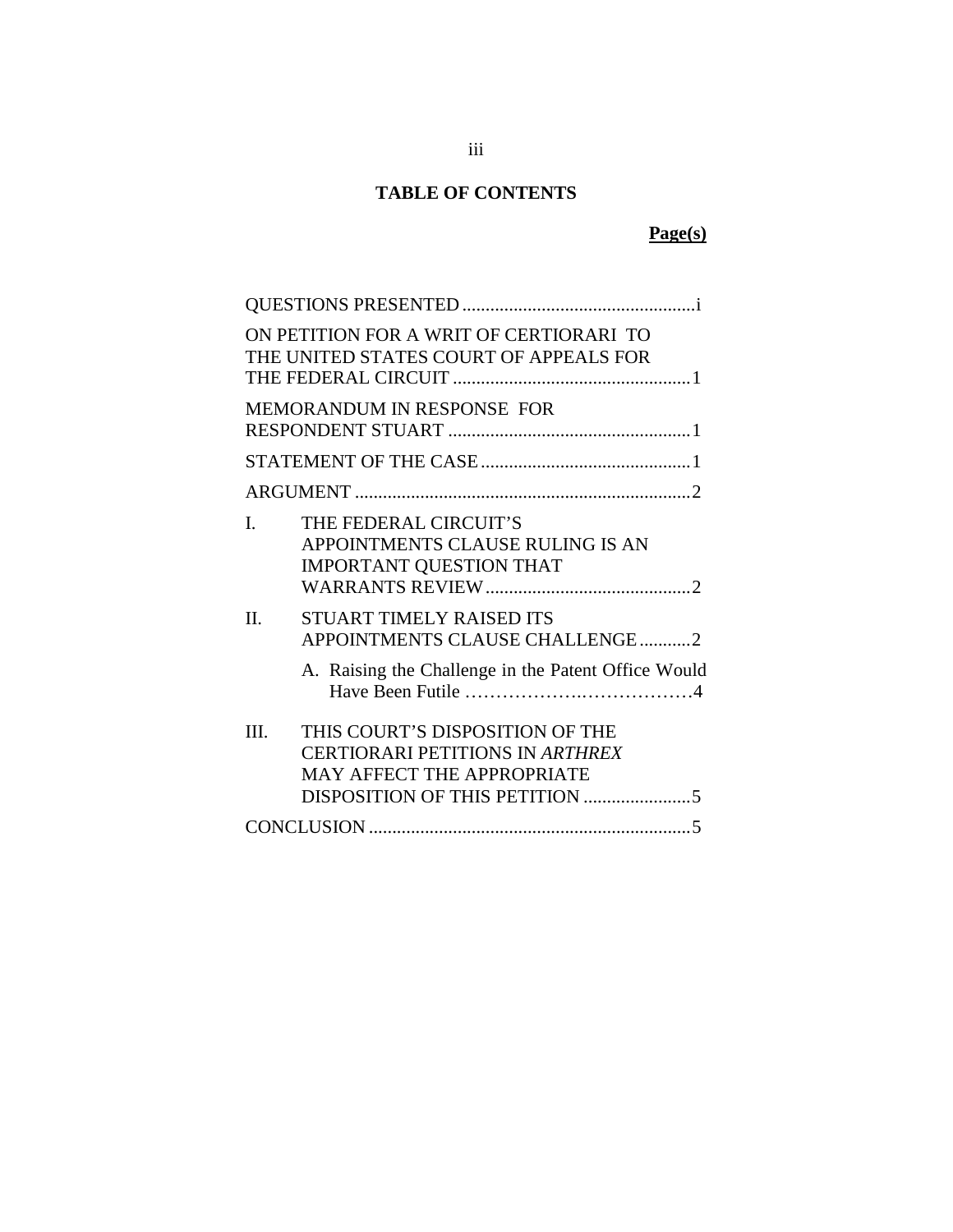# TABLE OF AUTHORITIES TABLE OF AUTHORITIES **Page(s)**<br>Cases

Page(s)

#### **Cases**

| Edmond v. United States,                   |
|--------------------------------------------|
|                                            |
| McCarthy v. Madigan,                       |
|                                            |
| Shalala v. Ill. Council on Long Term Care, |
| Inc.                                       |
|                                            |
| Wood v. Milyard,                           |
|                                            |
| <b>Other Authorities</b>                   |
|                                            |
|                                            |
| Federal Rule of Appellate Procedure        |
|                                            |

iv iv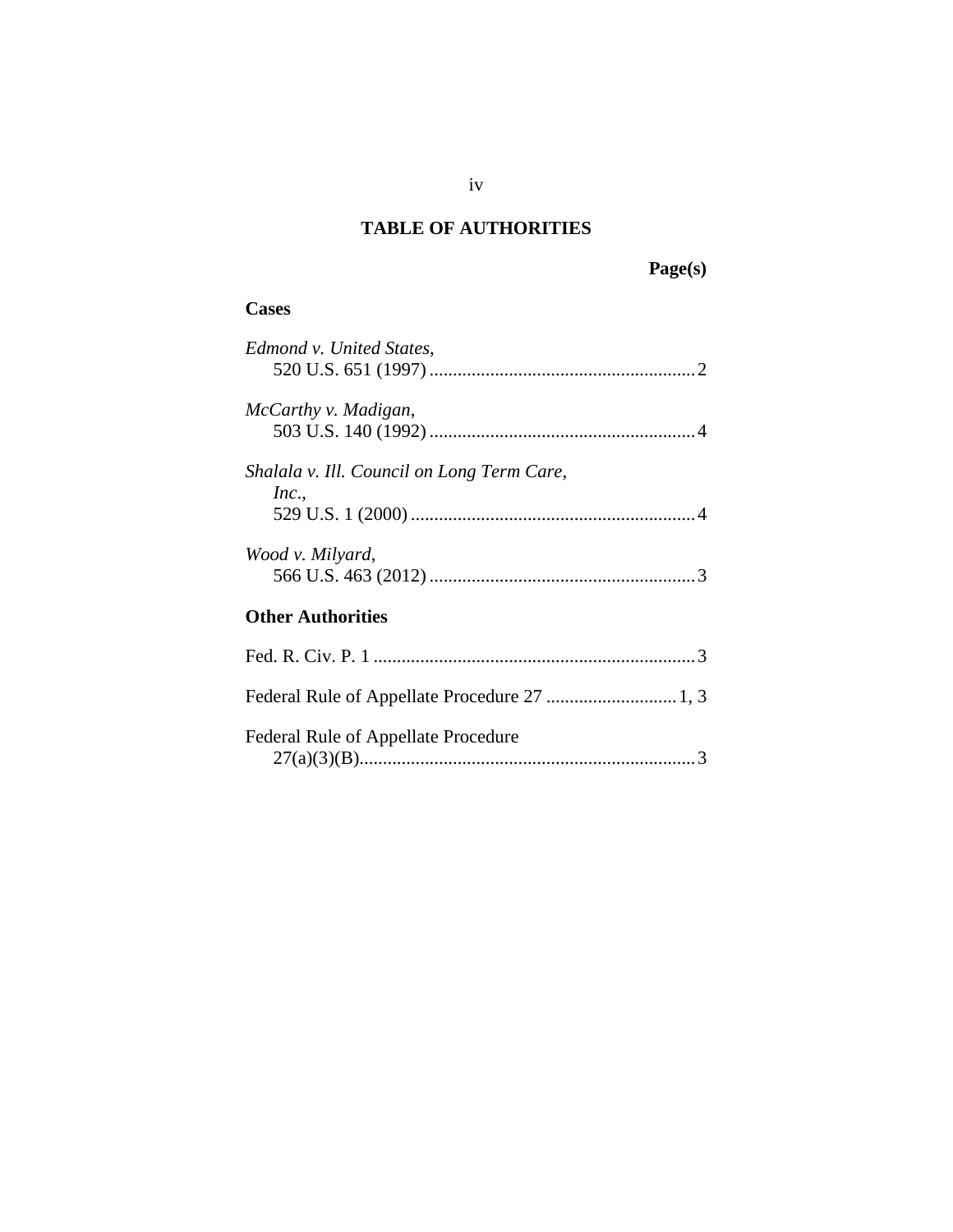No. 20-314 **No. 20-314** 

## IN THE IN THE Supreme Court of the Chited States

\_\_\_\_\_\_\_\_\_\_\_\_\_\_\_\_\_\_\_\_\_\_\_\_\_\_\_\_\_\_\_

### RPM INTERNATIONAL INC., RUST-OLEUM<br>CORPORATION, CORPORATION,

Petitioners, *Petitioners,* 

v. v.

#### ALAN STUART, TRUSTEE FOR THE CECIL G. STUART ALAN STUART, TRUSTEE FOR THE CECIL G. STUART<br>AND DONNA M. STUART REVOCABLE LIVING TRUST AGREEMENT, AND CDS DEVELOPMENT, LLC AGREEMENT, AND CDS DEVELOPMENT, LLC

Respondents. *Respondents*. \_\_\_\_\_\_\_\_\_\_\_\_\_\_\_\_\_\_\_\_\_

ON PETITION FOR A WRIT OF CERTIORARI ON PETITION FOR A WRIT OF CERTIORARI To THE UNITED STATES COURT OF APPEALS TO THE UNITED STATES COURT OF APPEALS FOR THE FEDERAL CIRCUIT

 $\mathcal{L}=\mathcal{L}^{\mathcal{L}}$ 

MEMORANDUM IN RESPONSE FOR RESPONDENTS ALAN STUART, TRUSTEE FOR THE CECIL G. STUART AND DONNA M. STUART REVOCABLE LIVING MEMORANDUM IN RESPONSE FOR RESPONDENTS<br>ALAN STUART, TRUSTEE FOR THE CECIL G. STUART<br>AND DONNA M. STUART REVOCABLE LIVING<br>TRUST AGREEMENT, AND CDS DEVELOPMENT, LLC \_\_\_\_\_\_\_\_\_\_\_\_\_\_\_\_\_\_\_

> JONATHAN K. WALDROP JONATHAN K. WALDROP MARCUS A. BARBER MARCUS A. BARBER KASOWITZ BENSON TORRES LLP KASOWITZ BENSON TORRES LLP 333 Twin Dolphin Drive, Suite 200 Redwood Shores, CA 94065 333 Twin Dolphin Drive, Suite 200 Redwood Shores, CA 94065 (650) 453-5170 (650) 453-5170

Counsel for Respondents ALAN STUART, TRUSTEE FOR THE CECIL G. STUART *Counsel for Respondents ALAN STUART, TRUSTEE FOR THE CECIL G. STUART* AND DONNA M STUART REVOCABLE LIVING TRUST *AND DONNA M. STUART REVOCABLE LIVING TRUST* AGREEMENT, AND CDS DEVELOPMENT, LLC *AGREEMENT, AND CDS DEVELOPMENT, LLC*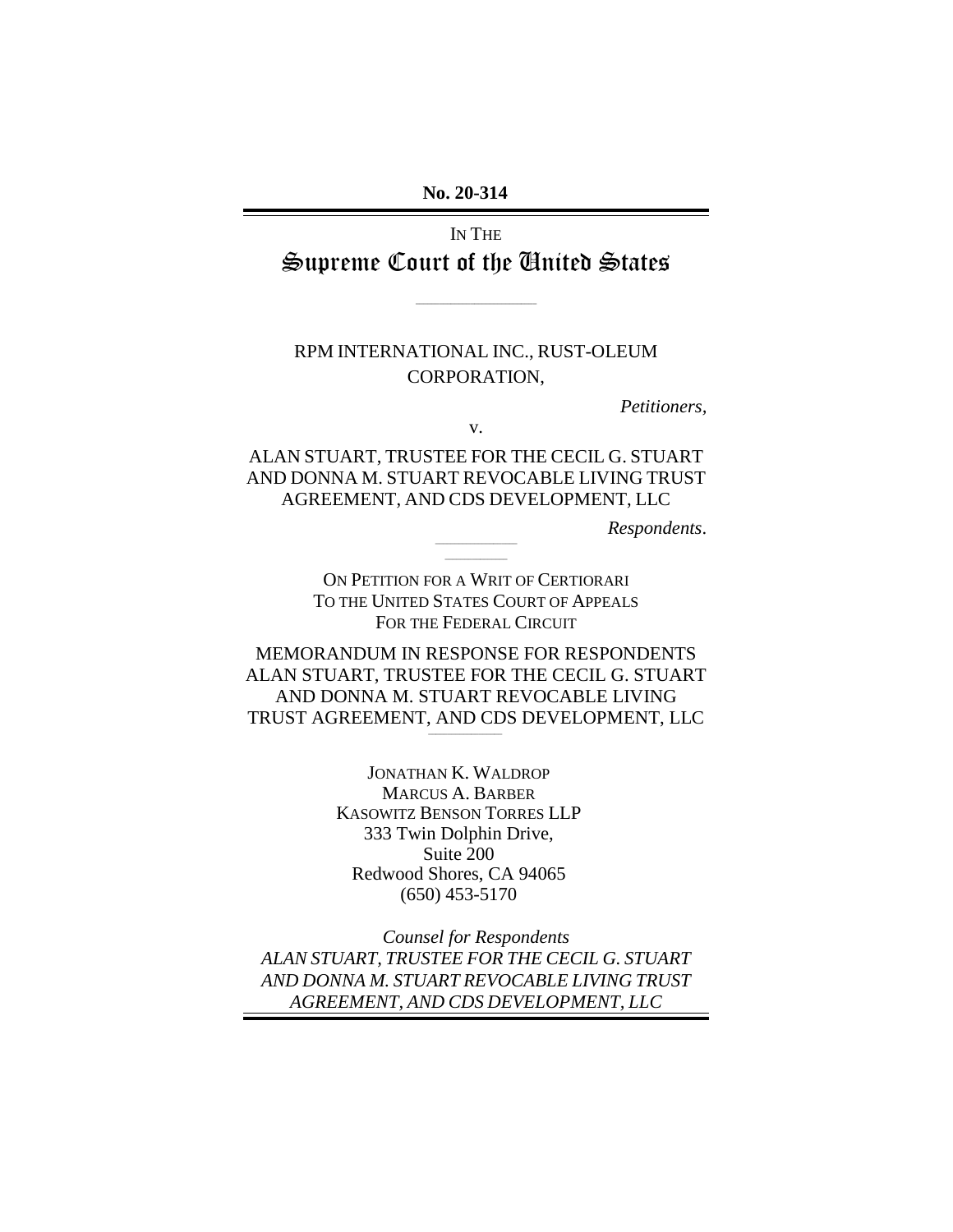#### MEMORANDUM IN RESPONSE **MEMORANDUM IN RESPONSE**  FOR RESPONDENT STUART **FOR RESPONDENT STUART**

The court of appeals correctly held that administrative The court of appeals correctly held that administrative patent judges ("APJs") are principal officers who are not patent judges ("APJs") are principal officers who are not appointed in the manner the Appointments Clause requires— appointed in the manner the Appointments Clause requires by the President with the advice and consent of the Senate. by the President with the advice and consent of the Senate. RPM International Inc. and Rust-Oleum Corporation RPM International Inc. and Rust-Oleum Corporation (collectively, "Rust-Oleum") also seek this Court's review of (collectively, "Rust-Oleum") also seek this Court's review of whether Stuart was required to raise its Appointments Clause whether Stuart was required to raise its Appointments Clause challenge sooner. That argument is meritless. Stuart timely challenge sooner. That argument is meritless. Stuart timely raised its claim in the first forum capable of adjudicating it, raised its claim in the first forum capable of adjudicating it, and the court had discretion to reach the claim regardless. and the court had discretion to reach the claim regardless.

#### STATEMENT OF THE CASE **STATEMENT OF THE CASE**

There is nothing run-of-the-mill about this case. Alan Stuart, the inventor of U.S. Patent No. 6,669,991 ("the '991 There is nothing run-of-the-mill about this case. Alan<br>Stuart, the inventor of U.S. Patent No. 6,669,991 ("the '991<br>patent"), is a former mechanic from the steel mills of Whelling-Pittsburgh Steel and a classic "garage inventor." Whelling-Pittsburgh Steel and a classic "garage inventor." Mr. Stuart did all the right things — he invested in his patent, invested in a product, and invested his time in trying to license his technology to potential corporate partners. After seeing his invention marketed by Rust-Oleum, Mr. Stuart filed the underlying lawsuit. Mr. Stuart did all the right things – he invested in his patent, invested in a product, and invested his time in trying to license his technology to potential corporate partners. After seeing his invention marketed by Rust

This case is indistinguishable from Arthrex for purposes of This case is indistinguishable from *Arthrex* for purposes of this Court's review. The court of appeals issued *Arthrex* on October 31, 2019. On November 20, 2019, Stuart properly October 31, 2019. On November 20, 2019, Stuart properly and timely raised a challenge to the constitutionality of the and timely raised a challenge to the constitutionality of the Appointments Clause for the APJs assigned to IPR2017- 02158 citing the court of appeals Arthrex decision. Stuart raised this challenge via a motion pursuant to Federal Rule of Appellate Procedure 27 and Federal Circuit Rule 27(f) for an Appellate Procedure 27 and Federal Circuit Rule 27(f) for an order vacating and remanding this case to the Patent Trial and order vacating and remanding this case to the Patent Trial and Appeal Board (the "Board"). On December 27, 2019, Rust-Appeal Board (the "Board"). On December 27, 2019, Rust-Oleum filed a response in opposition to Stuart's motion and its Oleum filed a response in opposition to Stuart's motion and its own motion to stay. After consideration of the briefing, the court of appeals granted Stuart's motion on January 21, 2020. Rust-Oleum sought rehearing, which was denied by the court of appeals. of appeals. Appointments Clause for the APJs assigned to IPR2017-02158 citing the court of appeals *Arthrex* decision. Stuart raised this challenge via a motion pursuant to Federal Rule of own motion to stay. After consideration of the briefing, the court of appeals granted Stuart's motion on January 21, 2020. Rust-Oleum sought rehearing, which was denied by the court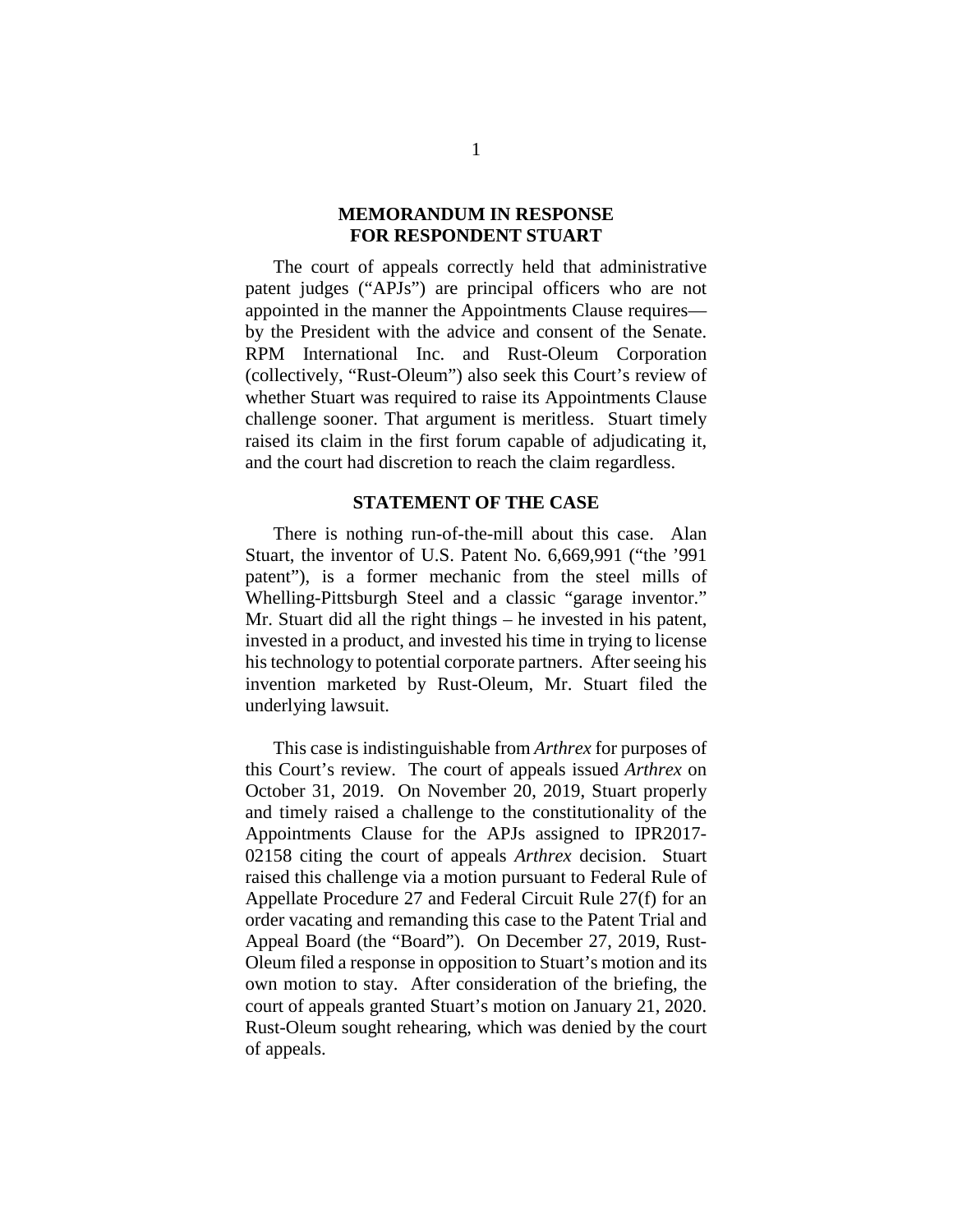#### ARGUMENT **ARGUMENT**

The court of appeals correctly held that APJs are principal The court of appeals correctly held that APJs are principal officers. The court of appeals held a provision of federal law unconstitutional as applied to a significant category of unconstitutional as applied to a significant category of officers. officers.

As for timeliness, Rust-Oleum has shown no grounds for As for timeliness, Rust-Oleum has shown no grounds for reversal. Stuart timely raised its constitutional challenge in the first forum capable of adjudicating the claim. Even if the claim were untimely, the court of appeals had discretion to reach it. reversal. Stuart timely raised its constitutional challenge in the first forum capable of adjudicating the claim. Even if the claim were untimely, the court of appeals had discretion to reach it.

#### I. THE FEDERAL CIRCUIT'S APPOINTMENTS **I. THE FEDERAL CIRCUIT'S APPOINTMENTS**  CLAUSE RULING IS AN IMPORTANT QUESTION THAT WARRANTS REVIEW **CLAUSE RULING IS AN IMPORTANT QUESTION THAT WARRANTS REVIEW**

Under Edmond v. United States, 520 U.S. 651 (1997), Under *Edmond v. United States*, 520 U.S. 651 (1997), "inferior officers' are officers whose work is directed and supervised at some level by others who were appointed by supervised at some level by others who were appointed by Presidential nomination with the advice and consent of the Senate." *Id.* at 663. APJs are principal officers under that standard because no superior executive officer directs or supervises the most critical aspect of their work. APJs issue decisions that are not reviewable by any superior officer. And decisions that are not reviewable by any superior officer. And APJs are protected from removal by restrictive standards. APJs are protected from removal by restrictive standards. Presidential nomination with the advice and consent of the<br>Senate." *Id.* at 663. APJs are principal officers under that<br>standard because no superior executive officer directs or<br>supervises the most critical aspect of thei

The APJ were superior officers in this case, the court of The APJ were superior officers in this case, the court of appeals in Arthrex correctly decided this key issue. appeals in *Arthrex* correctly decided this key issue.

#### II. STUART TIMELY RAISED ITS **II. STUART TIMELY RAISED ITS**  APPOINTMENTS CLAUSE CHALLENGE **APPOINTMENTS CLAUSE CHALLENGE**

Rust-Oleum argues that the court of appeals should not<br>have considered Stuart's constitutional challenge because<br>Stuart raised it too late and seeks an extension of *Arthrex*. (Pet.<br>6.) Rust-Oleum's arguments are meritless have considered Stuart's constitutional challenge because Stuart raised it too late and seeks an extension of *Arthrex*. (Pet.) 6.) Rust-Oleum's arguments are meritless — and Rust-Oleum's argument regarding an extension of Arthrex is directly in argument regarding an extension of *Arthrex* is directly in conflict with the argument it advanced before the court of appeals. The court of appeals properly granted Stuart's motion appeals. The court of appeals properly granted Stuart's motion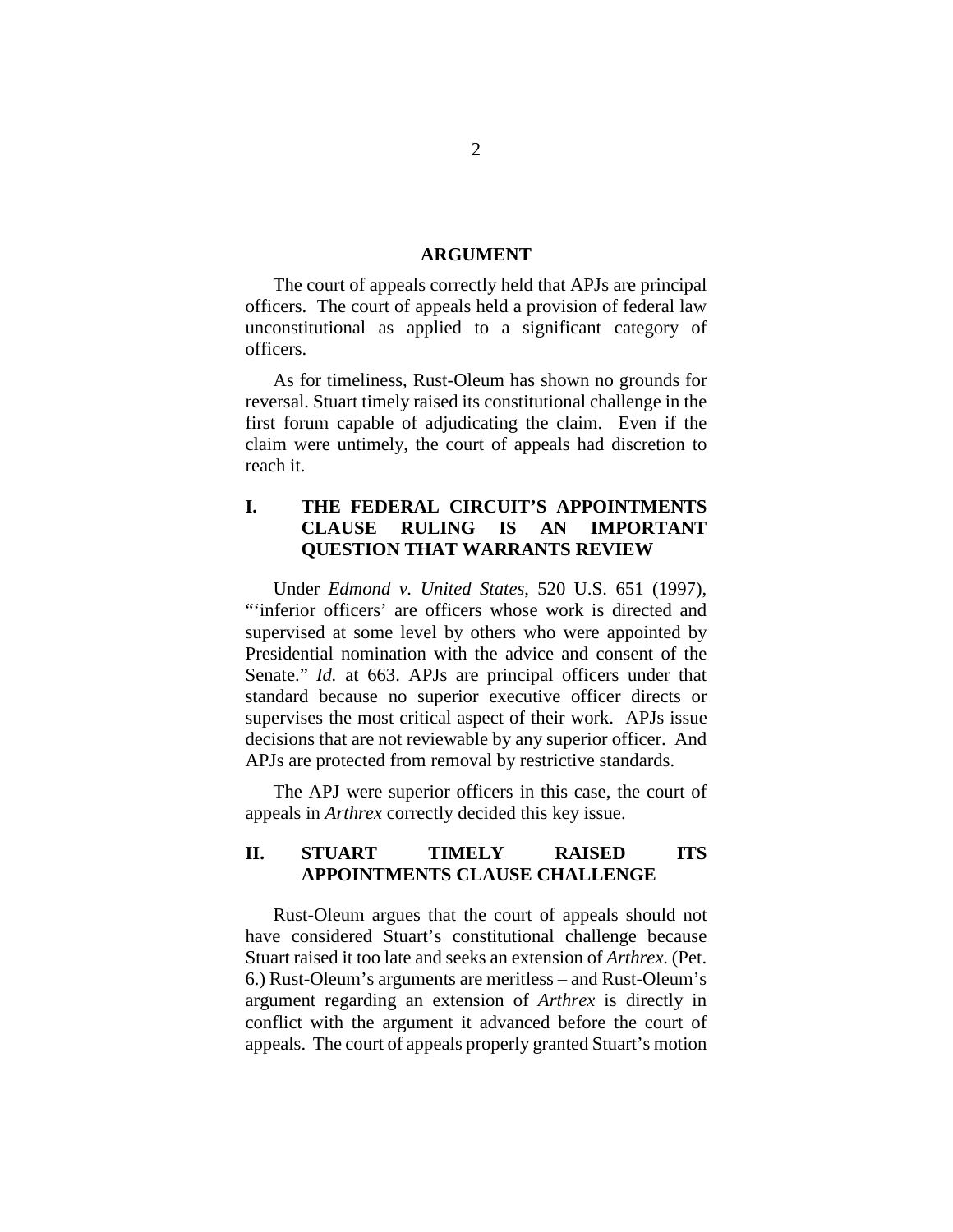because, just as in Arthrex, Stuart raised its challenge in the 3 because, just as in *Arthrex*, Stuart raised its challenge in the first forum able to adjudicate it. And the court had discretion first forum able to adjudicate it. And the court had discretion to reach the claim regardless.

Notably, Rust-Oleum cites no legal support for its assertion that Stuart seeks an extension of Arthrex. Indeed, the only case cited by Rust-Oleum, Wood v. Milyard, 566 U.S. 463 (2012), does not address waiver. Rather, Wood only 463 (2012), does not address waiver. Rather, *Wood* only purports to address whether the court of appeals had have authority to reach Stuart's constitutional challenge regardless of timeliness. Rust-Oleum attempts to gloss over the fact that Stuart properly and timely raised a challenge to the constitutionality of the Appointments Clause for the APJs constitutionality of the Appointments Clause for the APJs assigned to IPR2017-02158 via a motion pursuant to Federal Rule of Appellate Procedure 27 and Federal Circuit Rule 27(f). to reach the claim regardless. Notably, Rust-Oleum cites no legal support for its assertion that Stuart seeks an extension of *Arthrex*. Indeed, the only case cited by Rust-Oleum, *Wood v. Milyard*, 566 U.S. purports to address whether the court of appeals had have<br>authority to reach Stuart's constitutional challenge regardless<br>of timeliness. Rust-Oleum attempts to gloss over the fact that<br>Stuart properly and timely raised a c

As explained above, *Wood v. Milyard*, is the only case assigned to IPR2017-02158 via a motion pursuant to Federal<br>Rule of Appellate Procedure 27 and Federal Circuit Rule 27(f).<br>As explained above, *Wood v. Milyard*, is the only case<br>cited by Rust-Oleum with respect to waiver. is inapplicable. Wood considered "the authority of a federal is inapplicable. *Wood* considered "the authority of a federal court to raise, on its own motion, a statute of limitations court to raise, on its own motion, a statute of limitations defense to a habeas corpus petition" that the state knowingly defense to a habeas corpus petition" that the state knowingly elected not to rely on. *See Wood v. Milyard*, 566 U.S. 463, 465 (2012). Thus, *Wood* simply bears no relation to the issues 465 (2012). Thus, Wood simply bears no relation to the issues presented in this case. Rust-Oleum's purported application of presented in this case. Rust-Oleum's purported application of Wood, advances waste of judicial and party resources filing *Wood*, advances waste of judicial and party resources filing needless briefing on the merits when the newly issued needless briefing on the merits when the newly issued constitutional decision, Arthrex, is clearly case dispositive. constitutional decision, *Arthrex*, is clearly case dispositive.<br>Rust-Oleum's position is contrary to the scope and purpose of the Federal Rules of Civil Procedure: "[t]hey should be the Federal Rules of Civil Procedure: "[t]hey should be construed, administered, and employed by the court and the parties to secure the just, speedy, and inexpensive determination of every action and proceeding." Fed. R. Civ. P. 1. construed, administered, and employed by the court and the parties to secure the just, speedy, and inexpensive determination of every action and proceeding." Fed. R. Civ. P. 1.

Perhaps more importantly, Rust-Oleum assertion that Perhaps more importantly, Rust-Oleum assertion that Stuart seeks an extension of *Arthrex* is directly in conflict with the arguments advanced in support of its motion to stay at the Stuart seeks an extension of *Arthrex* is directly in conflict with<br>the arguments advanced in support of its motion to stay at the<br>court of appeals. Specifically, Rust-Oleum's motion to stay stated that: "[a]ccordingly, pursuant to Federal Rule of Appellate Procedure 27(a)(3)(B), Rust-Oleum moves to stay Appellate Procedure 27(a)(3)(B), Rust-Oleum moves to stay the above-captioned appeals (or hold them in abeyance), the above-captioned appeals (or hold them in abeyance),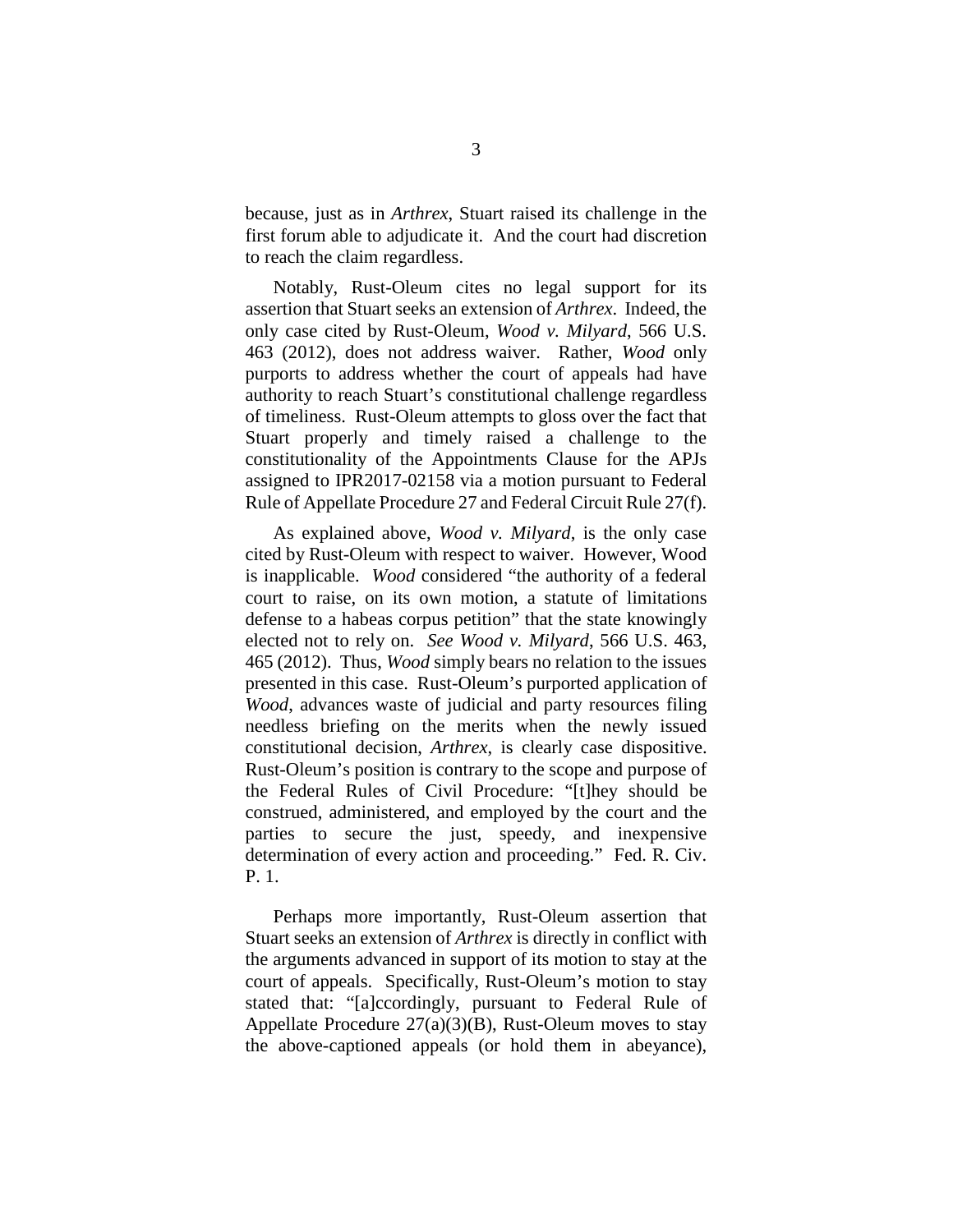including resolution of Stuart's motion, pending this Court's 4 including resolution of Stuart's motion, pending this Court's resolution of any rehearing en banc in Arthrex. Stuart's resolution of any rehearing *en banc* in *Arthrex*. *Stuart's*  motion presents the same issues as in the Arthrex petitions *motion presents the same issues as in the Arthrex petitions*  for rehearing. (Pet. App. 24a) (emphasis added). Rust-*for rehearing.* (Pet. App. 24a) (emphasis added). Rust-Oleum cannot for expediency take a contrary position before Oleum cannot for expediency take a contrary position before this Court. Accordingly, Rust-Oleum does not seriously contest the timeliness of Stuart's constitutional challenge. contest the timeliness of Stuart's constitutional challenge.

For at least these reason, Stuart's constitutional challenge should be adjudicated according to this Court's ultimate decision in Arthrex. For at least these reason, Stuart's constitutional challenge should be adjudicated according to this Court's ultimate decision in *Arthrex*.

#### A. Raising the Challenge in the Patent Office **A. Raising the Challenge in the Patent Office Would Have Been Futile** Would Have Been Futile

Stuart timely raised its Appointments Clause claim for the Stuart timely raised its Appointments Clause claim for the first time in the court of appeals because the Patent Office had no authority to resolve it. This case is indistinguishable from no authority to resolve it. This case is indistinguishable from Arthrex with respect to timeliness. Rust-Oleum cites nothing *Arthrex* with respect to timeliness. Rust-Oleum cites nothing to the contrary. to the contrary.

Rust-Oleum identifies no statutory requirement that a Rust-Oleum identifies no statutory requirement that a party raise an Appointments Clause claim in the Patent Office party raise an Appointments Clause claim in the Patent Office before pursuing it in the court of appeals. Absent such a requirement, judicial exhaustion standards apply. See requirement, judicial exhaustion standards apply. *See*  McCarthy v. Madigan, 503 U.S. 140, 144 (1992). Those standards are "intensely practical" and balance a party's *McCarthy v. Madigan*, 503 U.S. 140, 144 (1992). Those standards are "intensely practical" and balance a party's interest in access to a judicial forum against any "countervailing institutional interests favoring exhaustion." "countervailing institutional interests favoring exhaustion." Id. at 146. Applying those standards, this Court has made clear *Id.* at 146. Applying those standards, this Court has made clear that a party need not exhaust a claim if the agency "lacks that a party need not exhaust a claim if the agency "lacks institutional competence to resolve the particular type of issue presented." Id. at 147-148; see also Shalala v. Ill. Council on Long Term Care, Inc., 529 U.S. 1, 13 (2000). institutional competence to resolve the particular type of issue presented." *Id.* at 147-148; see also *Shalala v. Ill. Council on Long Term Care, Inc*., 529 U.S. 1, 13 (2000).